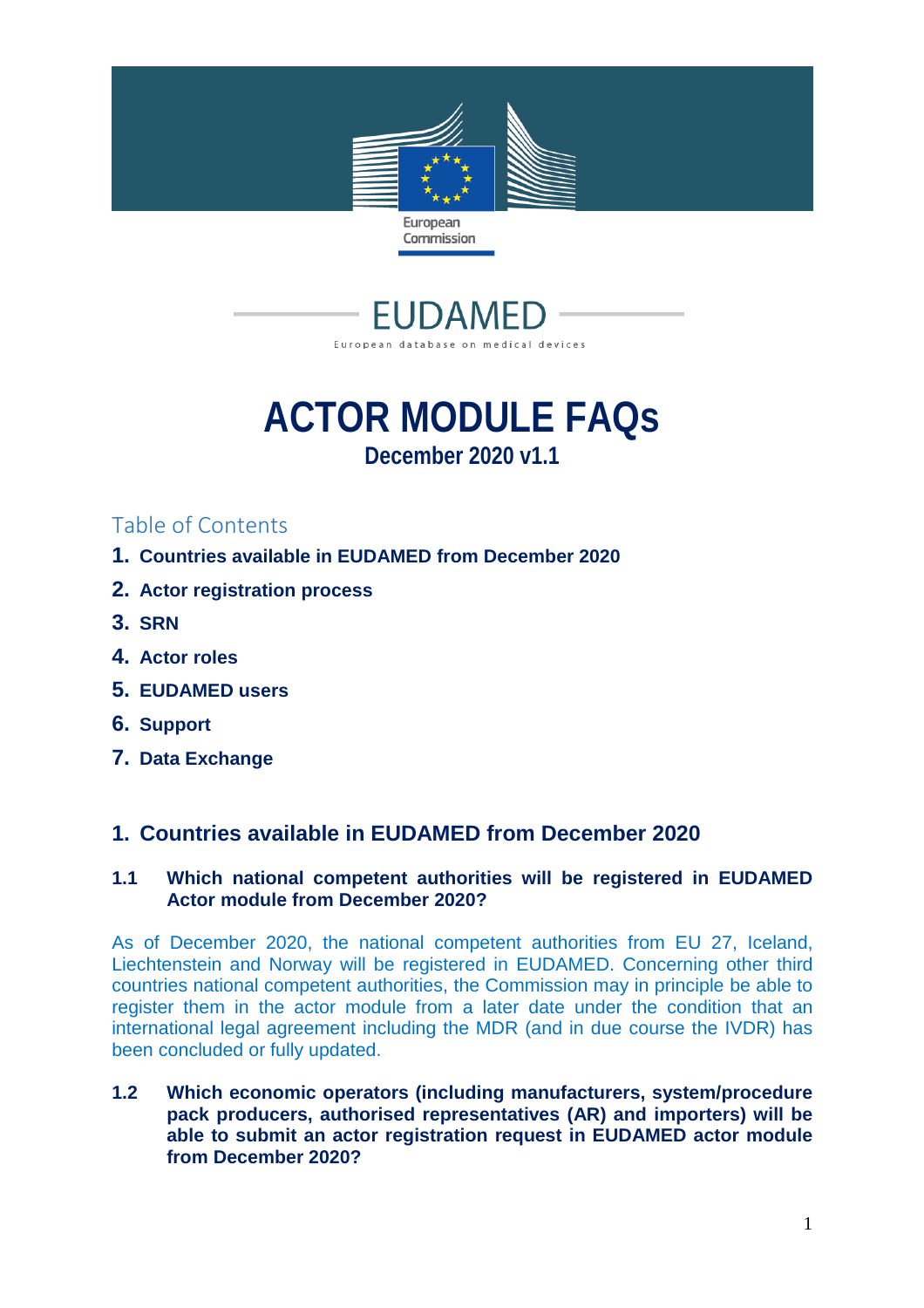Economic operators (including manufacturers, system/procedure pack producers, AR and importers) established within the EU 27, Iceland, Liechtenstein and Norway will be able to submit actor registration requests in EUDAMED.

Non-EU manufacturers will be able to register only if their authorised representative is established within the EU 27, Island, Lichtenstein and Norway. Economic operators from the UK, Switzerland and Turkey will only be able to submit actor registration requests in EUDAMED at a later stage, not from December 2020.

#### **1.3 Will UK national competent authorities be registered in EUDAMED Actor module from December 2020?**

No, UK national competent authorities will not be registered in EUDAMED and therefore will not have access to the actor module from December 2020.

#### **1.4 Will economic operators (including manufacturers, system/procedure pack producers, AR and importers) established in UK be able to submit actor registration requests in EUDAMED actor module from December 2020?**

As the UK country will not exist in EUDAMED yet and the UK national competent authorities will not be registered in EUDAMED, Economic operators (including manufacturers, SPP producers, AR and importers) established in the UK will not be able to submit actor registration requests in EUDAMED actor module for the time being. The situation will be updated according to future relation arrangements with the UK/Northern Ireland, but not before January 2021.

# **1.5 Will Swiss national competent authorities be registered in EUDAMED Actor module from December 2020?**

No, Swiss national competent authorities will not be registered in EUDAMED until the mutual recognition agreement with Switzerland is fully updated to MDR (and in due course IVDR/IVDR Eudamed provisions) therefore they will not have access to the actor module from December 2020.

#### **1.6 Will economic operators (including manufacturers, system/procedure pack producers, AR and importers) established in Switzerland be able to submit actor registration requests in EUDAMED and have their details verified by the Swiss NCA?**

As the Switzerland country will not exist in EUDAMED yet and that the Swiss national competent authorities will not be registered in EUDAMED, economic operators (including manufacturers, SPP producers, AR and importers) established in Switzerland will not be able to submit actor registration requests in EUDAMED in the absence of a fully updated mutual recognition agreement.

# **1.7 Will the Turkish national competent authorities be registered in EUDAMED actor module from December 2020?**

No, Turkish national competent authorities will not be registered in EUDAMED as long as the Customs Union Agreement with Turkey has not been upgraded to MDR (and in due course the IVDR/IVDR EUDAMED provisions), therefore they will not have access to the actor module from December 2020.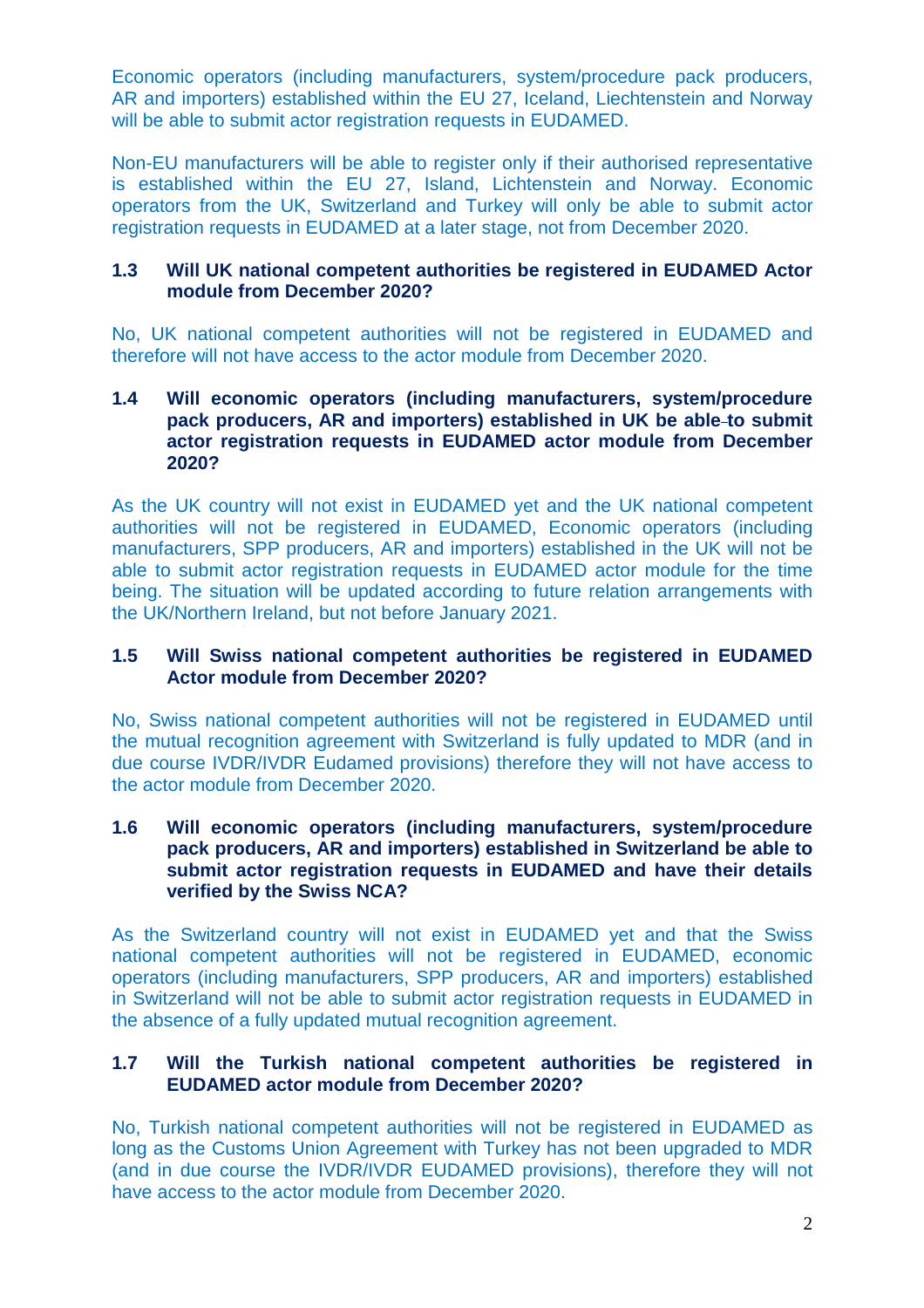## **1.8 Will economic operators (including manufacturers, SPP producers, AR and importers) established in Turkey be able to submit actor registration requests in EUDAMED and have their details verified by the Turkish NCA?**

As the Turkey country will not exist in EUDAMED yet and that the Turkish national competent authorities will not be registered in EUDAMED, Economic operators (including manufacturers, SPP producers, AR and importers) established in Turkey will not be able to submit actor registration requests in EUDAMED in the absence of an updated Customs Union Agreement.

# **2. Actor registration process**

# **2.1 Will actor information registered in EUDAMED be publicly available already from 1st December 2020?**

Yes, the EUDAMED public website will be made available on 1<sup>st</sup> December 2020 together with the restricted EUDAMED site. The public website will follow the same roadmap as the restricted website for the gradual availability of the modules.

# **2.2 If an EU Legal Manufacturer completing Actor registration whose legal office is based in Amsterdam but whose Medical Device is only distributed in another country such as Germany, who will act as the Competent Authority (CA) for such organisation?**

The CA that has to validate an EU Actor registration request is a CA where the economic operator is located. When entering an Actor registration request, the name of the manufacturer must match with the name placed on the device label and in official documents like the certificates and the technical documentation.

# **2.3 Does an Actor has to provide Competent Authority details**?

The actor must indicate the CA to which the Actor registration request is sent. The choice will be limited to the CA(s) responsible for the Actor registration validation in the country where the Actor is located or in case of a non-EU manufacturer, it will be the CA responsible of the AR selected for the non-EU manufacturer registration request.

#### **2.4 If an actor (legal entity name + address) may only be registered once in EUDAMED, will a second registration of an actor under the same name and entity address be regarded as a duplicate and thus potentially rejected?**

EUDAMED performs a duplicate check on the same Actor role. So, an Actor registering a second time with the same name and address but for another actor role will not be marked as duplicate. On the other hand, in case it would be for the same actor role, it will be indicated as a possible duplicate but it will be up to the CA assessing the request to decide if rejected for this reason or not.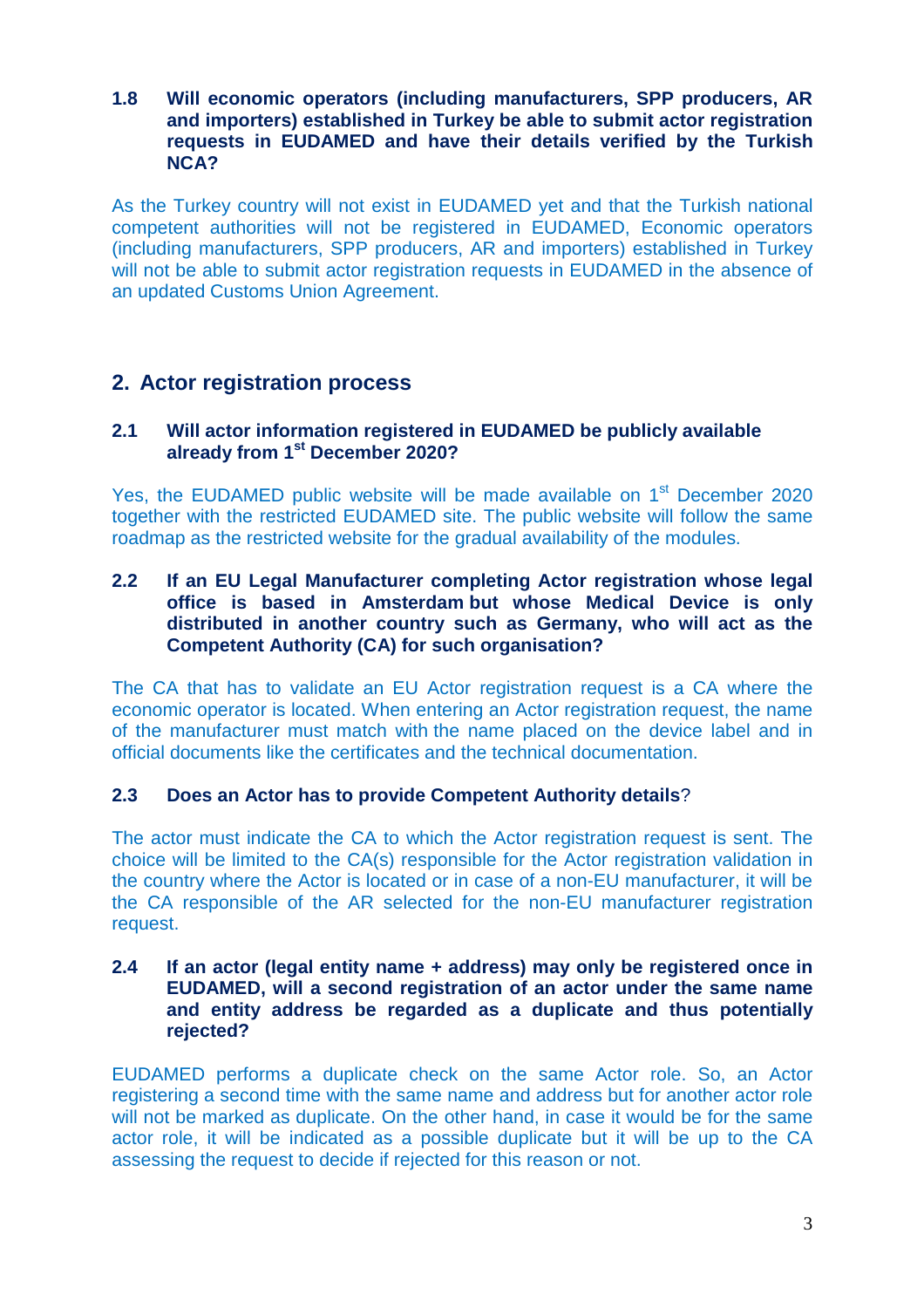I.e.: If "Company A" has activities as manufacturer, System/Procedure Pack producer and Importer, it will have to be registered 3 times, for each actor role and it will obtain 3 different SRNs, one for each actor role.

# **2.5 Does an Economic Operator having different actor roles need to enter a separate registration for each actor role in EUDAMED?**

Yes, if the economic operator has multiple roles, separate registration requests are required in order to obtain a different and specific SRN for each actor role. The economic operator will obtain a unique SRN for each actor role.

#### **2.6 Can the same legal entity with the same contact details (name, address, etc.) apply for different actor roles (if acting as both the Authorised Representative and Importer or Legal Manufacturer as well as a System and Procedure Pack Producer)?**

Yes, a same organisation (same legal entity name + address) can apply for more than one actor role. However, an actor will have only one registration per actor role, not per organisation. I.e.: if an organisation is manufacturer and importer, it will mean two registrations (and two SRNs), one (and only one) for each actor role.

# **2.7 Can the same legal entity register several actors within the same role (i.e. manufacturer, with different brands, addresses, etc.)?**

A same legal entity may use several Trade Names (e.g. Company Medical Systems, Company Ultra-Sound, etc.) in this case they will enter separate registrations under their different Trade Names.

This registration scenario will most likely trigger the duplicate check warning, requiring a justification. In the end it is up to the CA to assess your requests, EUDAMED provides only warnings, it does not define what the assessment criteria are.

# **2.8 EORI / national trade registry ID are non-mandatory data to be provided in EUDAMED for actor registration. Is there any expectation from any of the national competent authorities to request any of these?**

Depending on the country, the actor role and its location, CAs could require the EORI number, the national trade registry ID and/or the VAT. These fields are optional, however the good practice is to provide such fields when available.

These fields are part of the duplicate check as they uniquely identify an Economic operator in its country.

Providing those fields might speed up the actor registration request assessment by the CA.

# **2.9 Are the documents to be provided with the [actor registration reque](https://ec.europa.eu/health/md_eudamed/actors_registration_en)st harmonised documents or unique ones per country or organisation?**

These documents in some cases are based on a PDF template available in EUDAMED and Europa Medical device sector website as a download during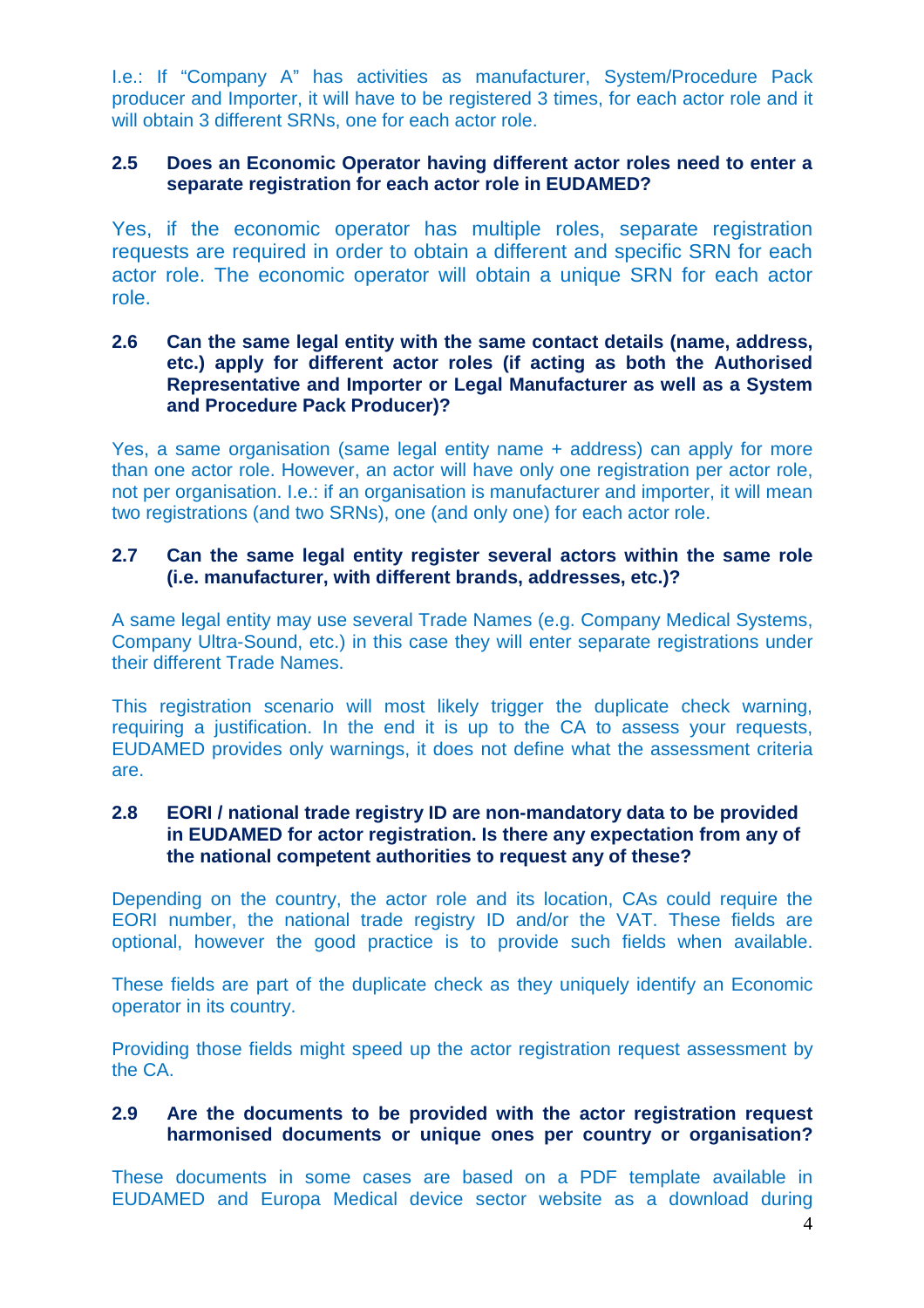registration. In the case where no template is provided, the requestor is free to choose the content, at least containing the required information in a PDF file.

# **2.10 Which are the administrative d[ocuments required to register](http://ec.europa.eu/health/sites/health/files/md_eudamed/docs/md_declaration_actor_registration_en.pdf) in  [EUDAME](http://ec.europa.eu/health/sites/health/files/md_eudamed/docs/md_declaration_actor_registration_en.pdf)D in order to obtain an SRN?**

All economic operators must upload a signed Declaration on information security responsibilities

[The non-EU manufacturers mu](http://ec.europa.eu/health/sites/health/files/md_eudamed/docs/md_mandate_summary_en.pdf)st have an active mandate with an already registered authorised representative (having an SRN) and upload with the registration a Mandate Summary document

# **2.11 Who must sign the declaration on information security responsibility?**

The declaration on information security responsibility must be signed by a person entitled to represent the Economic Operator

# **2.12 If there are two identical entries in a submitted state, will this duplication be captured by the Competent Authority or spotted by EUDAMED?**

EUDAMED will normally trigger a duplicate warning for first the requester and next for the potential AR verifier and CA assessor. The CA will have to look into these requests as they might contain differences on different fields not shown in the list. EUDAMED does not perform any assessment, The CA is responsible.

# **2.13 Is there an agreed timeline between Member States / Competent Authorities to complete the validation of the submitted Actor registration applications?**

No, there is no agreed timeline for validation, except that it should be done within the best delay.

# **3. SRN**

# **3.1 What's an SRN?**

The SRN is the Single Registration Number that uniquely identifies every economic operator in EUDAMED and in the relevant official documents and related reports.

The SRN is generated by EUDAMED and issued through EUDAMED by the competent authority that has validated the Actor registration request in EUDAMED.

# **3.2 Does the SRN include a reference to th[e actor role?](https://ec.europa.eu/health/sites/health/files/md_eudamed/docs/md_actor_roles_srn_en.pdf)**

Yes the SRN includes the actor role abbreviation: infographic Actor roles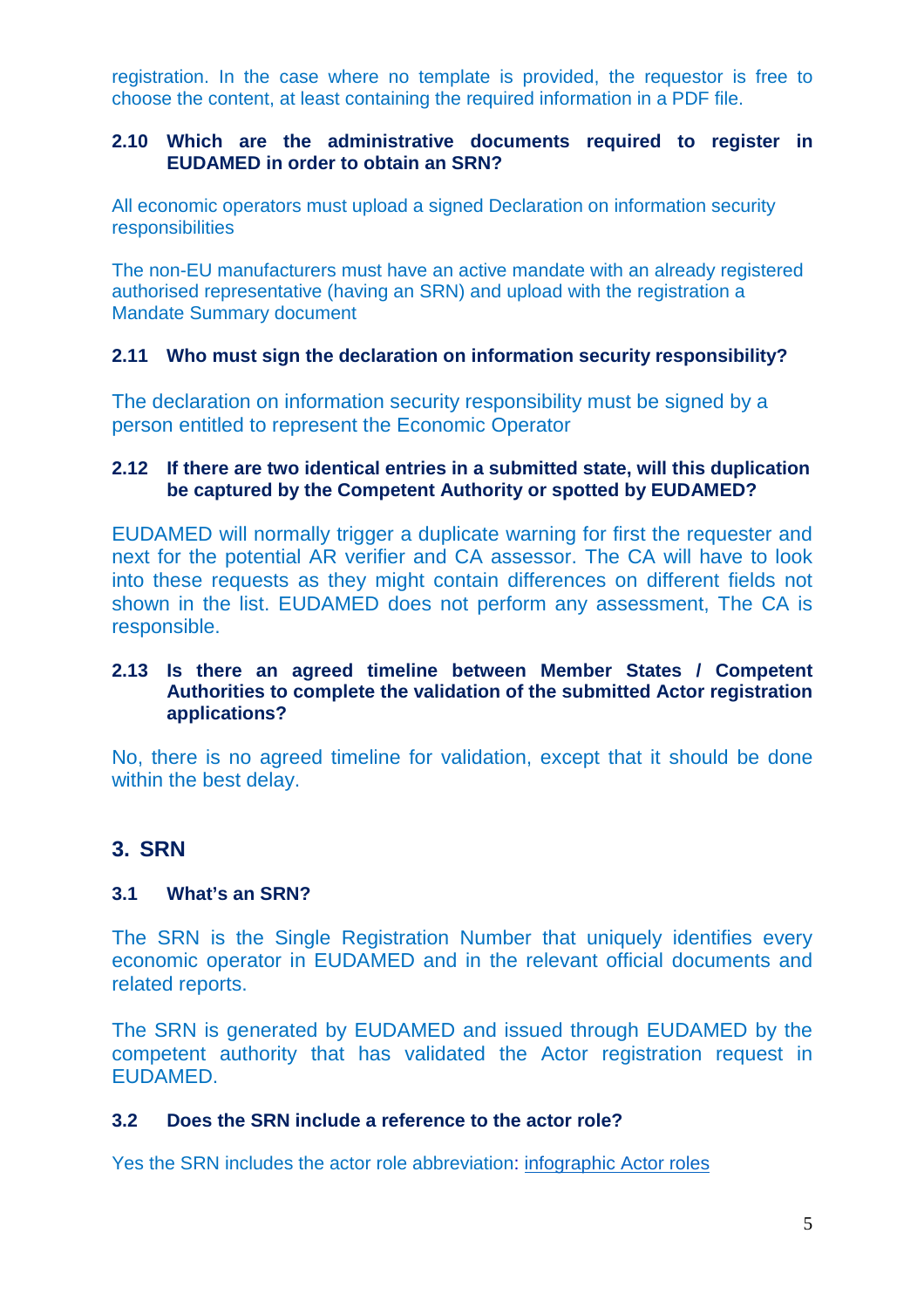## **3.3 How will the SRN be notified to the requester economic operator, via EUDAMED only or also by email?**

An email will notify the economic operator that the SRN has been issued. The SRN itself will not be in the notification email but available via a link to a EUDAMED page with the SRN value.

# **3.4 EUDAMED playgrounds use dummy SRNs. Will dummy SRNs need to be used for the Playground (instead of SRNs assigned in the production/in EUDAMED Actor registration module after its launch)?**

EUDAMED has a Playground environment for training and testing with dummy data only. Dummy SRNs from playground are only for playground, never to be referenced in any official documents. Any SRN issued in the Playground environment is dummy and it is just for the purpose of EUDAMED testing.

# **4. Actor roles**

# **What are the different Actor roles for Economic Operators in EUDAMED?**

The different EO Actor roles are listed in the infographic Actor Roles

# **4.1 Manufacturers**

## **4.1.1. Which name the manufacturer has to indicate in the Actor registration request?**

When entering an Actor registration request, the name of the manufacturer must match with the name put on the device label and in official documents like the certificates and the technical documentation.

# **4.2 Authorised Representatives**

#### **4.2.1. Can a non-EU Manufacturer indicate whether the Authorised Representative (AR) may or may not submit vigilance data for registered devices associated to the AR?**

The non-EU manufacturer can indicate whether it authorises an Authorised representative to enter vigilance data for devices associated with this AR. However, this option to delegate Vigilance reports to an AR will be only activated when the Vigilance module will be available.

#### **4.2.2 In case a non-EU manufacturer has several authorised representatives (AR), which AR(s) may be selected for the non-EU manufacturer Actor registration request in EUDAMED?**

For registration of a non-EU manufacturer, only one authorised representative of their choice has to be selected from those already registered (with an SRN) in EUDAMED.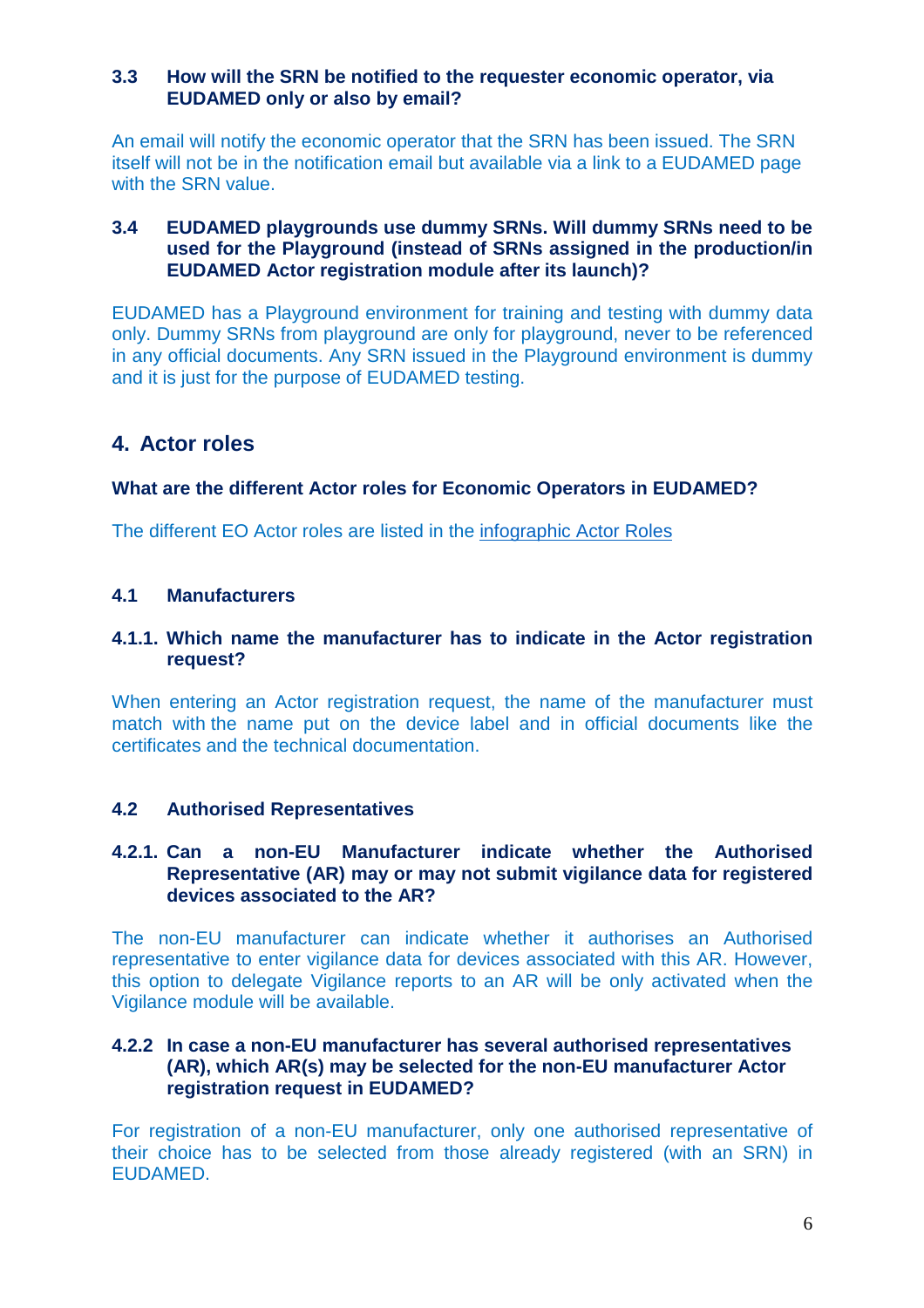# **4.3 Sponsors**

## **4.3.1 Can a Sponsor register in the EUDAMED actor module from December 2020?**

No, Sponsors are only related to the Clinical investigation/Performance study (CI/PS) module. Sponsors will register in EUDAMED only when this module will be made available.

#### **4.4 Importers**

## **4.4.1 Is there any limitation on how many importers can be linked to a manufacturer?**

There is no limitation of the number of importers that can be linked to a manufacturer. However, the links are made by the importers and there is no limitation on the number of manufacturers an importer can link to itself.

#### **4.4.2 Is the linking for importer is foreseen only at the actor level, not device level?**

Linking Importers to Manufacturers is only at the actor level for the time being.

#### **4.4.3 Will the Manufacturer be able to see in the system the importers linked to him?**

Yes, the Manufacturer can see the linked Importers on the actor detail page on the Restricted website. Also everyone will be able to see them on the public website*.* 

# **4.4.4 Is there a notification to the Manufacturer of the linkage by an Importer?**

Yes, notification to the manufacturer will be sent for all linking done by an importer to a manufacturer. However, this particular notification is not foreseen in the December 2020 release 0.1 of EUDAMED. After completion of the minimal viable product of EUDAMED (which fulfils legal obligations only and only notifies users when a direct action is necessary), informational notifications will be added in the raft of improvements to be rolled out after release.

# **4.4.5 Will there be a confirmation required from the Manufacturer when an Importer links to them?**

No.

# **4.5 Distributor**

# **4.5.1 Does Distributors need to register on EUDAMED?**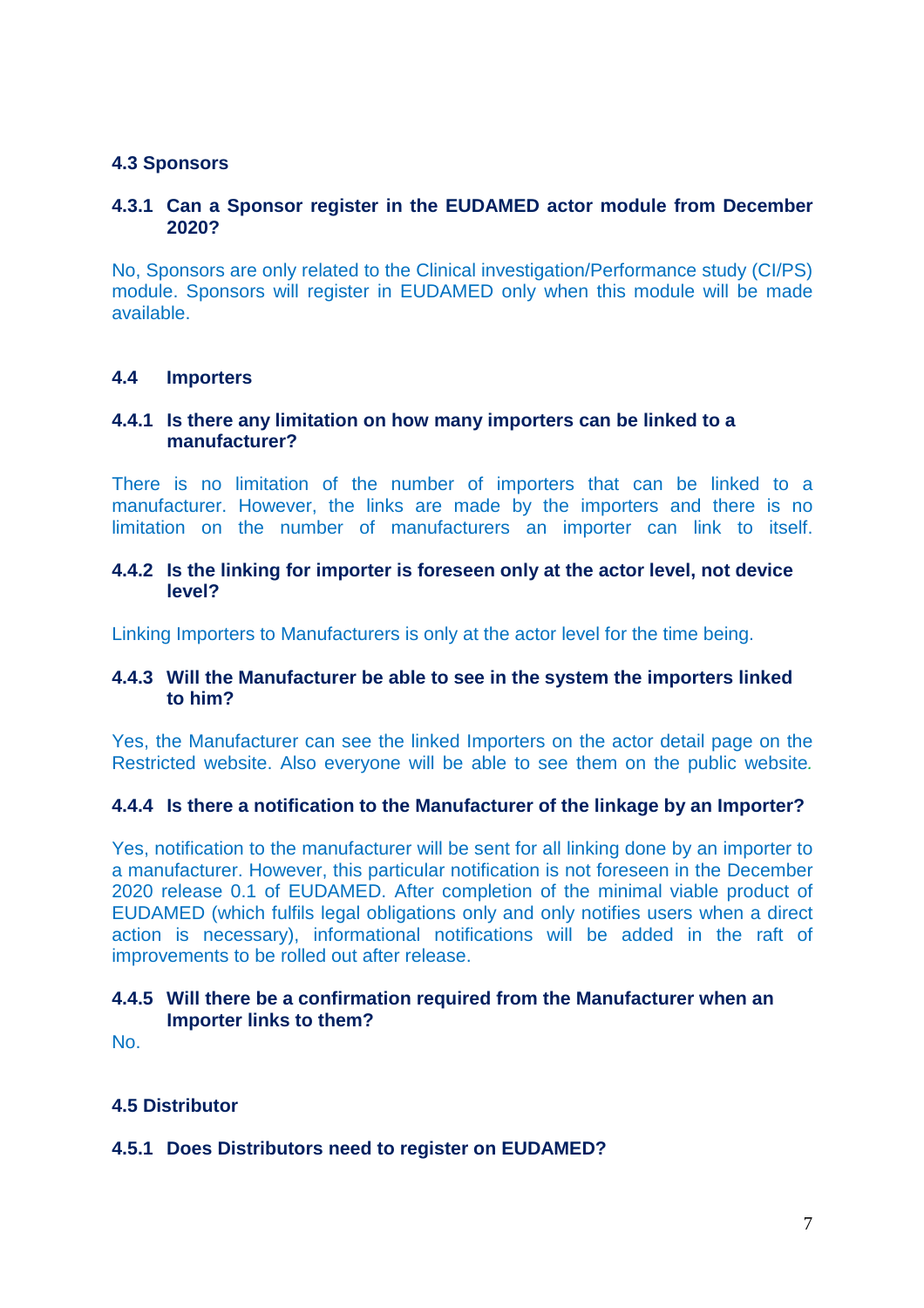The Distributors do not need to register and cannot register in EUDAMED. There is no actor role for distributor/wholesaler in EUDAMED and therefore no SRN for them.

# **4.6 Person Responsible for Regulatory Compliance (PRRC)**

## **4.6.1 When does an Economic operator have to declare the PRRC?**

Only Manufactur[ers and Authoris](https://ec.europa.eu/health/sites/health/files/md_sector/docs/md_mdcg_2019_7_guidance_art15_mdr_ivdr_en.pdf)ed Representatives need to declare at least one PRRC during their actor registration in EUDAMED. Additional PRRCs can be added afterwards.

#### **4.6.2 Can PRRC be appointed in the UK for EU Legal Manufacturer?**

Please refer to MDCG 2019-7 Guidance on article 15 of the medical device regulation (MDR) and in vitro diagnostic device regulation (IVDR) on a 'person responsible for regulatory compliance' (PRRC).

# **4.6.3 Can a PRRC be Local Actor Administrator (LAA) for EU Manufacturer?**

There are no limitations in EUDAMED on who can be the LAA, except that the LAA will need an EU Login account as any other type of users, it is the Actor's decision to choose the person who will be LAA.

# **4.6.4 Are the PRRC details public?**

The Medical Devices Regulations have provisions (MDR Art 31(7)/IVDR Art 28(7)) requiring to have the PRRC data accessible to the public.

There are 3 different contacts information to provide for an actor registration:

- 1. the actor public contact details,
- 2. the actor contact details only for the Competent Authorities and the Commission
- 3. the PRRC details.

It is well displayed in the actor registration form which contact is not public, all the other ones are public.

For avoiding to expose the PRRC personal email address and telephone, the PRRC details entered in EUDAMED should not be personal but a non-personal professional email and telephone that may be used to contact the PRRC as well in this context.

In case the PRRC is also the actor contact person for the Competent Authorities and the Commission, their personal contact details can be provided then for this contact information

# **5. EUDAMED Users**

#### **5.1 How can a user request access to EUDAMED?**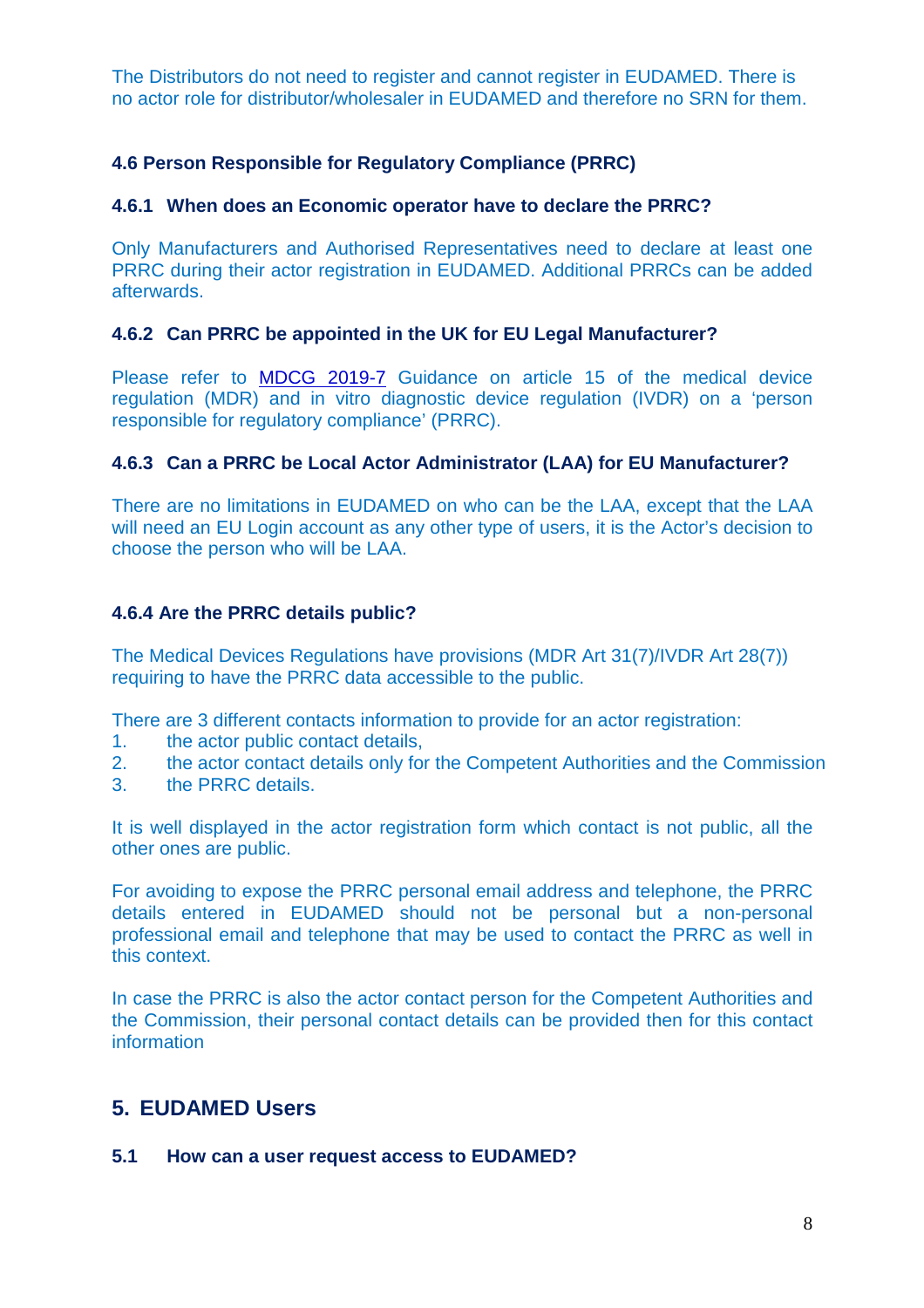The process to request access is described in the Infographic user access requests

# **5.2 Can a same user belong to multiple economic operators?**

Yes, a user can belong to multiple economic operators at the same time.

**5.3 It is possible to grant access for the same user in EUDAMED to multiple Actors E.g. for an organisation with multiple actor roles (Manufacturer, Authorised Representative, Importer and System and Procedure Pack Producer). Could the same user (through delegation) act under several actors in the actor module on their behalf for the purpose of registering and maintaining the data in the Actor Module?** 

It is only possible if related to economic operators and sponsors. Users will then need several EUDAMED account registrations, one for each actor. Each actor registration or user account must be requested independently and accepted by the responsible CA (for actor registration request) or by a Local Actor/User [Administrator](https://ec.europa.eu/health/sites/health/files/md_eudamed/docs/md_user_access_requests_en.pdf)  [\(LAA/LUA](https://ec.europa.eu/health/sites/health/files/md_eudamed/docs/md_user_access_requests_en.pdf)) (for user access request) of each actor.

# **5.4 What are the user profiles that are available and the associated privileges within EUDAMED?**

The user guide for Economic Operators contains a description of these in section 1.2.3 (User rights & profiles) on p6 as well as the Infographic on User access requests

# **5.5 Is it possible to delegate both the Local User Administrator (LUA) profile and the Local Actor Administrator (LAA) profile?**

It is possible to delegate a profile of choice to any user, It is up to the already existing LAA/LUA to assess who is allowed to be part of the actor inside EUDAMED.

However, a good practice is to have at least one LAA who is not a sub-contractor but working directly for the actor (or being part of the organisation structure) to avoid any loss of access control in case of loss of contract or a conflict with the sub-contractor.

# **5.6 Can an actor have several LAAs and LUAs, and can those individuals differ?**

There are no limitations on the LAAs and LUAs and other user profiles. It is possible to have multiple users with the same profile for the same Actor (no limit). However, it is either LAA or LUA, considering that LAA includes the rights of the LUA profile.

## **5.7 If the Local User Administrator (LUA) profile and the Local Actor Administrator (LAA) profile needed to be revoked from a person, is it possible to do an update to that record without impacting the Actor set up or the other LUA's/LAA's?**

Yes. A user can request a change in their profile, i.e. a viewer can request LUA access which can be granted by a LUA (or LAA). Conversely, the LUA can terminate a user's access under the "Manage your users" page. In a later release, we will add the ability to suspend/reactivate a user. These actions do not have an impact on the actor but only on the selected user. There will be a constraint to block the termination